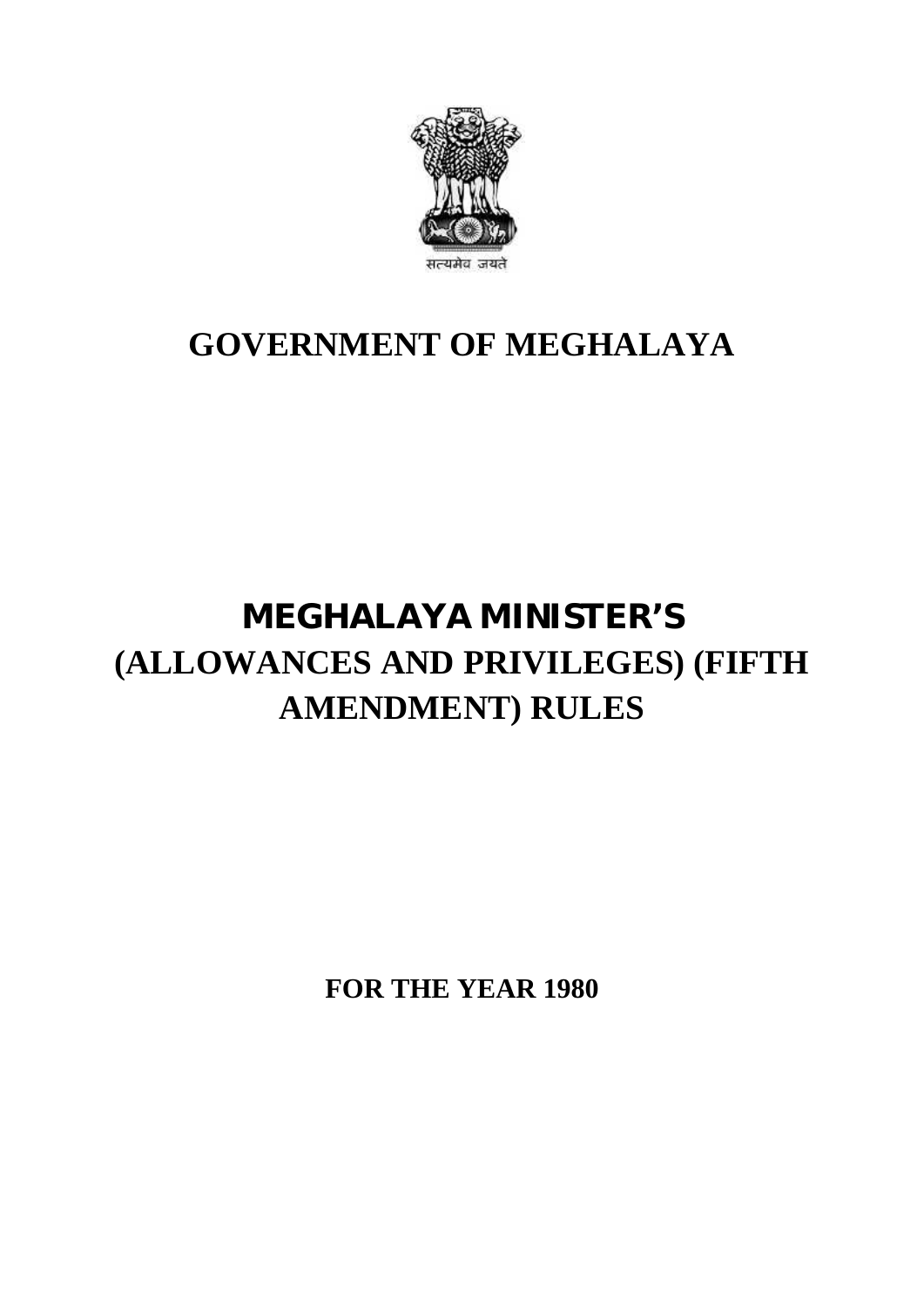### The 18<sup>th</sup> February, 1977

**No. FEM.81/77/13** – In exercise of the powers conferred by Section 8 and 10 of the Meghalaya Ministers' (Salaries and Allowances) Act, 1972 (Act 4 of 1972), (hereinafter referred to as 'the Act'), the Governor of Meghalaya is pleased to make the following The 18<sup>th</sup> February, 1977<br> **No. FEM.81/77/13** – In exercise of the powers conferred by Section 8 and 10 of the<br>
Meghalaya Ministers' (Salaries and Allowances) Act, 1972 (Act 4 of 1972), (hereinafter<br>
referred to as 'the Ac (hereinafter referred to as the Principal Rules), namely:-

# **THE MEGHALAYA MINISTER'S (ALLOWANCES AND PRIVILEGES)** the Principal Rules), namely:-<br>**(FIFTH AMENDMENT) RULES, 1980**<br>**(FIFTH AMENDMENT) RULES, 1980**<br>**mencement** – (1) Theses Rules may be called THE MEGHALAYA MINISTER'S (ALLOWANCES AND PRIVILEGE<br>
(FIFTH AMENDMENT) RULES, 1980<br>
Short title and commencement – (1) Theses Rules may be called the M<br>
Ministers' (Allowances and Privileges) (Fifth Amendment) Rules, 1980

1. **Short title and commencement** – (1) Theses Rules may be called the Meghalaya<br>Ministers' (Allowances and Privileges) (Fifth Amendment) Rules, 1980 (FIFTH AMENDMENT) RULES, 1980<br>Short title and commencement – (1) Theses Rules may be called the Meghalaya<br>Ministers' (Allowances and Privileges) (Fifth Amendment) Rules, 1980<br>(2) They shall be deemed to have had effect an

1979.

2. **Amendment of Rule 15 of the Principal Rules** – For Rule 15 of the principal Rules and the Explanations thereunder, the following shall be submitted, namely:the Explanations thereunder, the following shall be submitted, namely:-

"15. For journeys by road, a Minister shall be entitled to mileage allowances at the rates given below –

(1) If a Minister travels in his own car and it is run by petrol, mileage allowance shall be as follows:as follows:-

| If a Minister travels in his own car and it is run by petrol, mileage allowance shall be<br>as follows:-                                                                                                                                           |  |                                |                                                      |  |                                                                                                 |                                                                                          |  |
|----------------------------------------------------------------------------------------------------------------------------------------------------------------------------------------------------------------------------------------------------|--|--------------------------------|------------------------------------------------------|--|-------------------------------------------------------------------------------------------------|------------------------------------------------------------------------------------------|--|
|                                                                                                                                                                                                                                                    |  |                                |                                                      |  |                                                                                                 | 54 P. per Km.                                                                            |  |
| $(b)$ Fiat                                                                                                                                                                                                                                         |  |                                |                                                      |  |                                                                                                 | 60 P. per Km.                                                                            |  |
|                                                                                                                                                                                                                                                    |  |                                |                                                      |  |                                                                                                 | 73 P. per Km.                                                                            |  |
| (i)<br>(ii)<br>(iii)                                                                                                                                                                                                                               |  |                                | 99 P. per Km<br>1.15 P. per Km<br>Re. 1.33 P. per Km |  |                                                                                                 |                                                                                          |  |
| (e) Jeeps, Station Wagons and other vehicles like<br>Plymouth, Desoto, etc $-$<br>During the first two years of purchase<br>(i)<br>of the vehicles (New)<br>For the next two years after purchase<br>(ii)<br>After four years of purchase<br>(iii) |  |                                |                                                      |  |                                                                                                 | 86 P. per Km<br>93 P. per Km<br>99 P. per Km                                             |  |
|                                                                                                                                                                                                                                                    |  | (a) Standard<br>(c) Ambassador |                                                      |  | During the first two years of the<br>purchase of the car (New).<br>After four years of purchase | (d) Cars with an engine of 28 HP, and above $-$<br>For the next two years after purchase |  |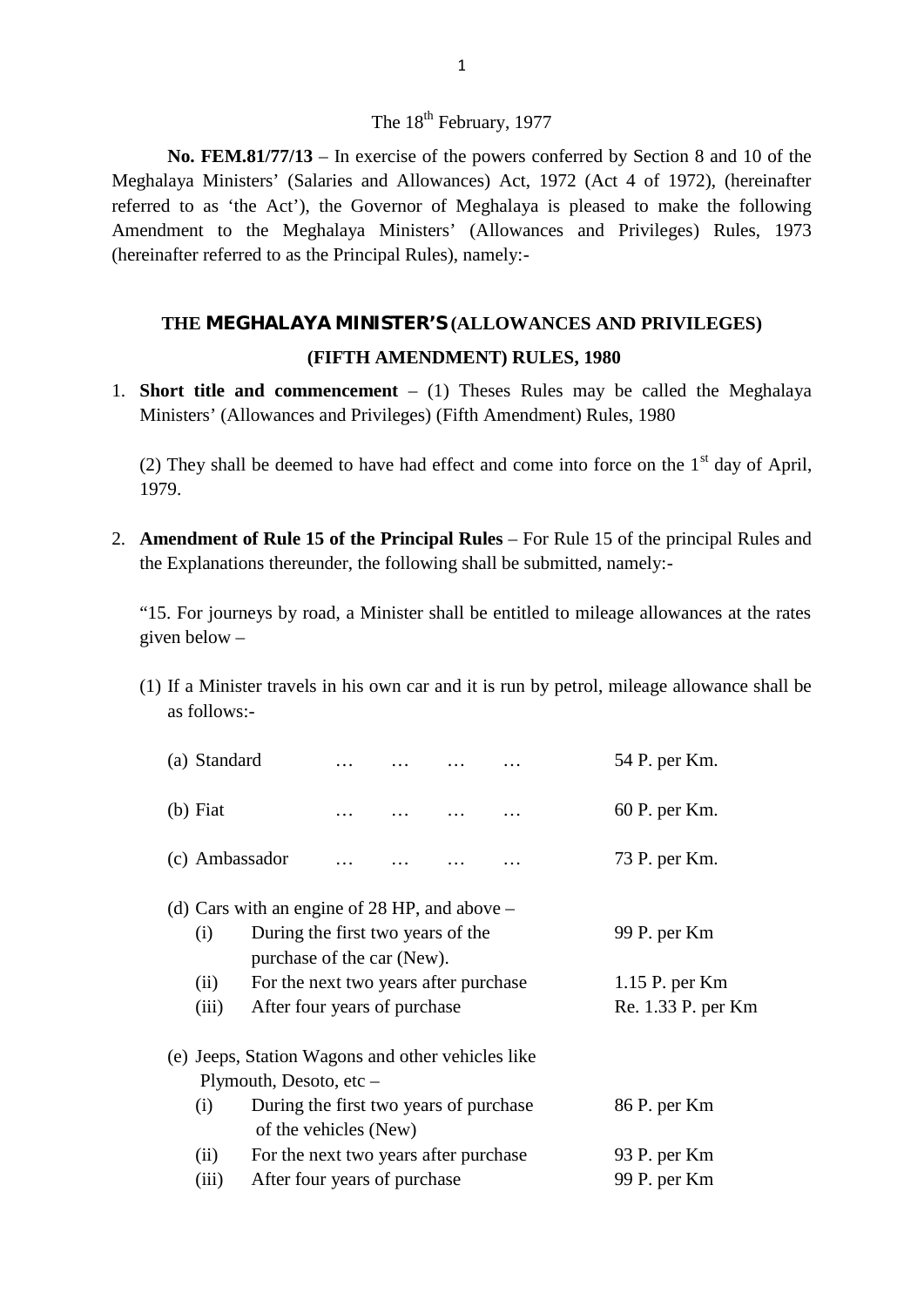(2) If a Minister travels in a car allotted to him by the Government under the Act, and it is run by petrol, mileage allowance shall be admissible at the following rates, irrespective of whether a night is spent outside the headquarters or not, provided the cost of propulsion is borne by the Minister himself :- (a) During the first two years of the purchase of the vehicle (new) –<br>Standard – 38 P. per Km.<br>First two years of the purchase of the vehicle (new) – Standard – 38 P. per Km.<br>Fiat – 44 P. per Km.

(a) During the first two years of the purchase of the vehicle (new)  $-$ 

|  | st of propulsion is borne by the Minister himself :-          | respective of whether a night is spent outside the headqu |  |  |  |  |
|--|---------------------------------------------------------------|-----------------------------------------------------------|--|--|--|--|
|  | (a) During the first two years of the purchase of the vehicle |                                                           |  |  |  |  |
|  | Standard                                                      | $-38$ P. per Km.                                          |  |  |  |  |
|  | Fiat                                                          | $-44$ P. per Km.                                          |  |  |  |  |
|  | Ambassador                                                    | $-55$ P per Km.                                           |  |  |  |  |
|  | Cars with an engine of $-90$ P per Km.                        |                                                           |  |  |  |  |
|  | 28 H.P. and above                                             |                                                           |  |  |  |  |
|  | Jeeps, Station Wagons $-74$ P. per Km                         |                                                           |  |  |  |  |
|  | and other vehicles like                                       |                                                           |  |  |  |  |
|  | Plymouth,                                                     |                                                           |  |  |  |  |
|  | Desoto, etc.                                                  |                                                           |  |  |  |  |
|  | (b) For the next two years after purchase:-                   |                                                           |  |  |  |  |
|  | Standard 10                                                   | $-43$ P. per Km.                                          |  |  |  |  |
|  | Fiat                                                          | $-49$ P. per Km.                                          |  |  |  |  |
|  |                                                               |                                                           |  |  |  |  |

| For the next two years after purchase:- |                  |
|-----------------------------------------|------------------|
| Standard 10                             | $-43$ P. per Km. |
| Fiat                                    | $-49$ P. per Km. |
| Ambassador                              | $-60$ P per Km.  |
| Cars with an engine of $-99$ P per Km.  |                  |
| 28 H.P. and above                       |                  |
| Jeeps, Station Wagons                   | $-81$ P. per Km  |
| and other vehicles like                 |                  |
| Plymouth, Desoto, etc.                  |                  |
|                                         |                  |

#### (c) After four years of purchase:-

| Standard 10             | $-48$ P. per Km.  |
|-------------------------|-------------------|
| Fiat                    | $-52$ P. per Km.  |
| Ambassador              | $-64$ P per Km.   |
| Cars with an engine of  | $-1.22$ P per Km. |
| 28 H.P. and above       |                   |
| Jeeps, Station Wagons   | $-88$ P. per Km   |
| and other vehicles like |                   |
| Plymouth, Desoto, etc.  |                   |

*Explanation 1* – When a taxi is engaged, a Minister may draw the actual expenses incurred. A certificate by the Minister to the effect that a taxi becomes necessary in the public interest shall be attached to the travelling allowance bill and also details of the journeys performed.

*Explanation 2* – Travelling by road includes travelling by the river in a steamlaunch, or in any vessel other than a steamer.